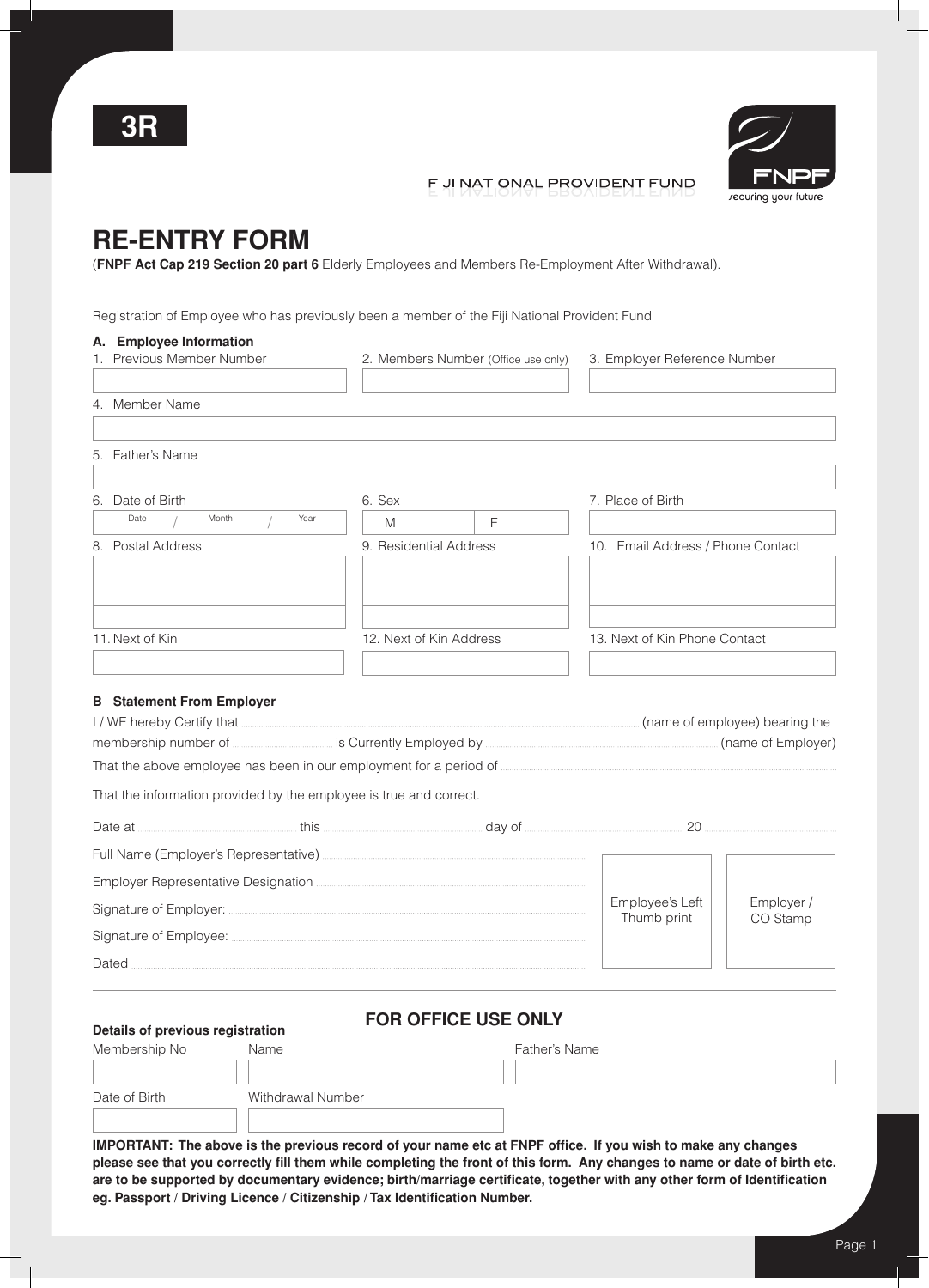#### **IMPORTANT INFORMATION**

- 1. Members who wish to rejoin the Fund after Withdrawal on Retirement Ground (55 years), are eligible if they have not fully withdrawn twice.
- 2. Members who have withdrawn on the ground of "Leaving Fiji With no Intention of Returning (Local and Foreign Passport), are required to submit the following documents as evidence:
	- a) Certified copies of Passport pages showing identification details and pages showing date of departure after last withdrawal and arrival to the country prior to commencement of employment;
	- b) Certified copy of your work permit if applicable;
	- c) Certified copy of Employment contract;
	- d) Declaration for reason/circumstance for returning to Fiji.
- 3. Members who have withdrawn on Medical Ground and wishes to rejoin the Fund, the following documents are required to be submitted :
	- a) Medical Certificate from Doctor to show that you are fit to work again;
	- b) Certified copy of Employment Contract.
- 4. Members who have withdrawn on Marriage and wishes to rejoin the Fund, please attach Marriage Certificate.
- 5. The form **MUST BE WITNESSED** by your Employer Representative.

6. Member is required to submit :

- • Certified copies of identification details.
- 7. Members who have not attained the age of 55, but had fully withdrawn and recommence employment must give notice to the FNPF and to his/her employer of his/her desire to re-enter the Fund within three months after re-employment.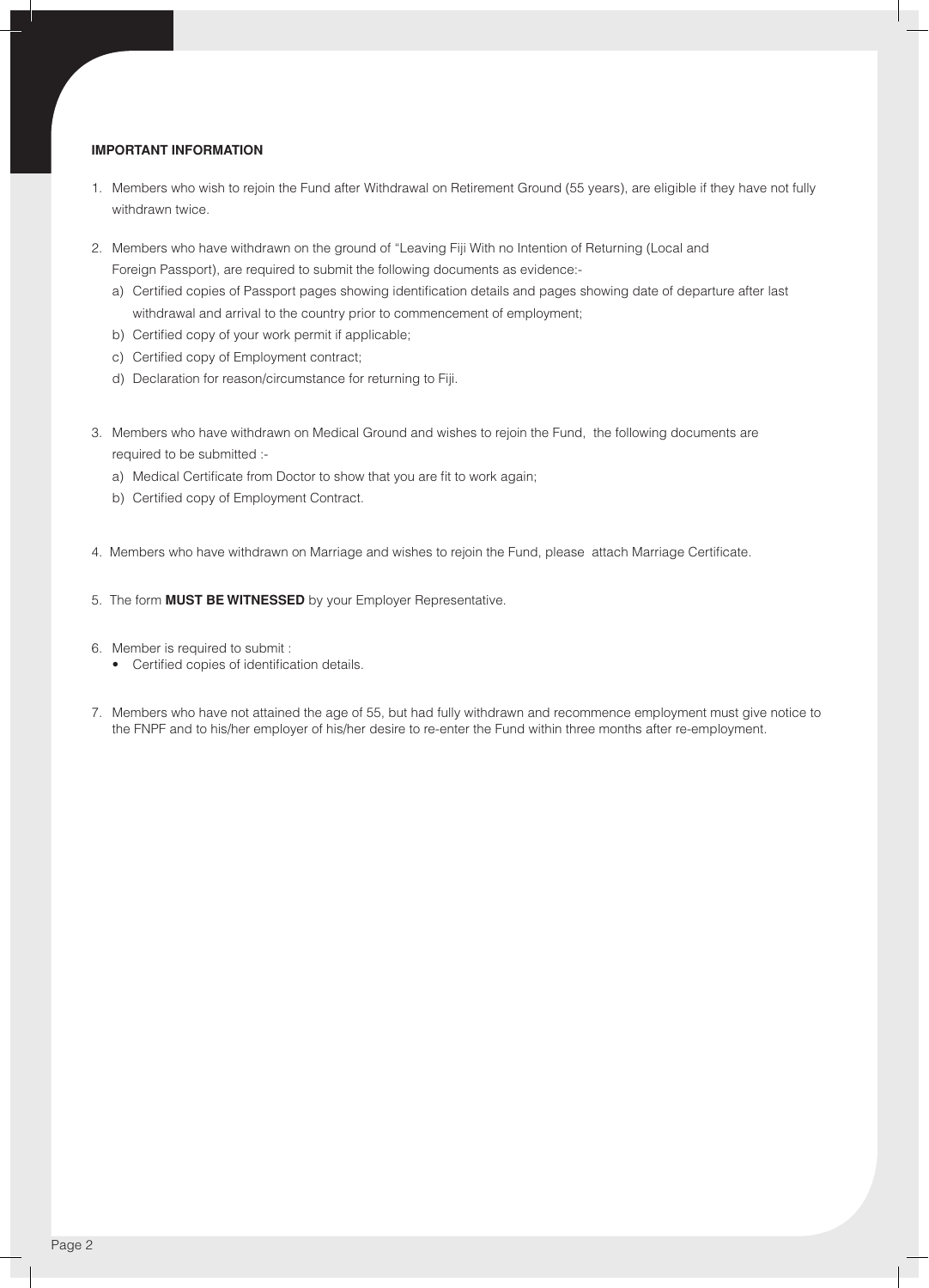

## **Memorandum of Nomination**

### **Section 34 Fiji National Provident Fund Act Cap. 219**

| Section A. (To be completed by member, please read instruction before completing form)                                                                                                                                         |  |  |  |  |  |  |  |  |  |  |  |  |  |  |  |  |  |  |  |  |  |  |
|--------------------------------------------------------------------------------------------------------------------------------------------------------------------------------------------------------------------------------|--|--|--|--|--|--|--|--|--|--|--|--|--|--|--|--|--|--|--|--|--|--|
| FNPF Number Leader and Contract and Contract and Contract and Contract and Contract and Contract and Contract and Contract and Contract and Contract and Contract and Contract and Contract and Contract and Contract and Cont |  |  |  |  |  |  |  |  |  |  |  |  |  |  |  |  |  |  |  |  |  |  |
| Name of member as on Birth Certificate / FNPF Card                                                                                                                                                                             |  |  |  |  |  |  |  |  |  |  |  |  |  |  |  |  |  |  |  |  |  |  |
|                                                                                                                                                                                                                                |  |  |  |  |  |  |  |  |  |  |  |  |  |  |  |  |  |  |  |  |  |  |
|                                                                                                                                                                                                                                |  |  |  |  |  |  |  |  |  |  |  |  |  |  |  |  |  |  |  |  |  |  |
| Father's Name                                                                                                                                                                                                                  |  |  |  |  |  |  |  |  |  |  |  |  |  |  |  |  |  |  |  |  |  |  |
|                                                                                                                                                                                                                                |  |  |  |  |  |  |  |  |  |  |  |  |  |  |  |  |  |  |  |  |  |  |
|                                                                                                                                                                                                                                |  |  |  |  |  |  |  |  |  |  |  |  |  |  |  |  |  |  |  |  |  |  |
|                                                                                                                                                                                                                                |  |  |  |  |  |  |  |  |  |  |  |  |  |  |  |  |  |  |  |  |  |  |
|                                                                                                                                                                                                                                |  |  |  |  |  |  |  |  |  |  |  |  |  |  |  |  |  |  |  |  |  |  |
|                                                                                                                                                                                                                                |  |  |  |  |  |  |  |  |  |  |  |  |  |  |  |  |  |  |  |  |  |  |
|                                                                                                                                                                                                                                |  |  |  |  |  |  |  |  |  |  |  |  |  |  |  |  |  |  |  |  |  |  |
|                                                                                                                                                                                                                                |  |  |  |  |  |  |  |  |  |  |  |  |  |  |  |  |  |  |  |  |  |  |
|                                                                                                                                                                                                                                |  |  |  |  |  |  |  |  |  |  |  |  |  |  |  |  |  |  |  |  |  |  |
|                                                                                                                                                                                                                                |  |  |  |  |  |  |  |  |  |  |  |  |  |  |  |  |  |  |  |  |  |  |

\* **Part 1** I hereby nominate the person(s) named in the schedule on the reverse of this form to receive at my death the share(s) set down against their respective name(s) of the amount then standing to my credit in the Fiji National Provident Fund, provided that the share of any nominee who passes away before me shall pass to the surviving nominee(s) and shall be shared among them in the same porportion that the respective shares of the surviving nominee(s) bear to each other. This Nomination becomes effective from the date of my membership with Fiji National Provident Fund.

Member's Left Thumb Print

OR

\* **Part 2** I do not desire to nominate any person to receive at my death the amount standing to my credit in the Fiji National Provident Fund and I understand that in the event of my death the amount so standing will be paid to Court for disposal in accordance with the laws.

Signed by above named member / LEFT THUMB print was affixed.

- (a) in the presence of the said witness
- (b) after the contents hereof had been read over and explained to him/her in language in the presence of the said witness.

| Signature of Member <b>Matubeller Contract Contract Contract Contract Contract Contract Contract Contract Contract Contract Contract Contract Contract Contract Contract Contract Contract Contract Contract Contract Contract</b> |
|------------------------------------------------------------------------------------------------------------------------------------------------------------------------------------------------------------------------------------|
| Name of Witness <b>Name of Witness</b>                                                                                                                                                                                             |
|                                                                                                                                                                                                                                    |
| Signature of Witness <b>Constitution</b> Signature of Witness <b>Constitution</b>                                                                                                                                                  |
|                                                                                                                                                                                                                                    |
| Date.                                                                                                                                                                                                                              |